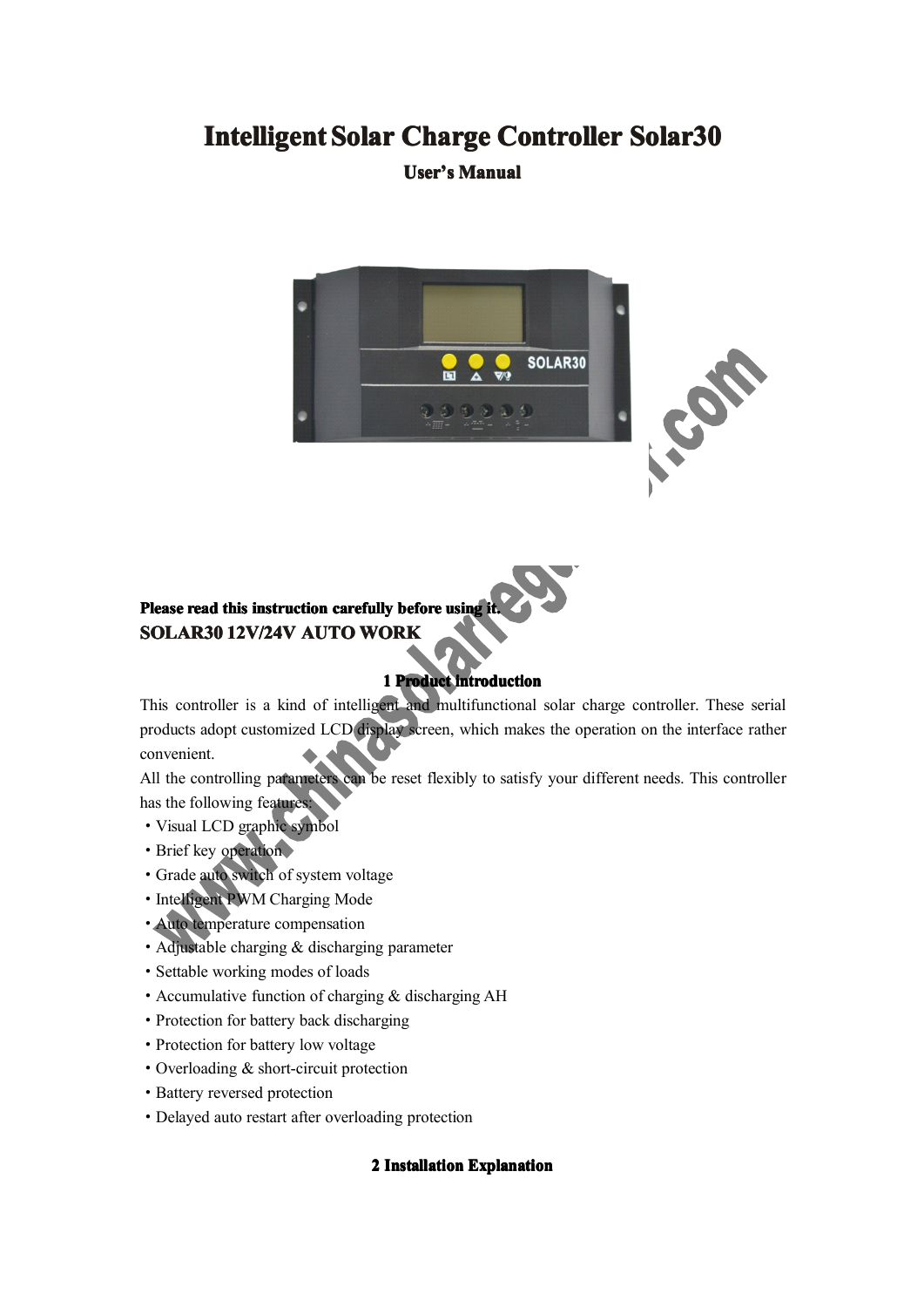#### Installation

Get ready the related tools & cables. We suggest you choose the appropriate cables to ensure the current density <4A/mm<sup>2</sup> and this is good for reducing cable voltage drop. Recommendation:30A using 10mm<sup>2</sup>cable; 50A using 16 mm<sup>2</sup> cable.

- 1 Check whether installation place accords with the relative safety rules. Please avoid installing and using the controller under the following conditions: wet, dusty places or places with flammable and explosive gases.
- 2 Install the controller at the vertical plane. Please refer to chapter 5 for more detailed info about the spacing between the installing holes. In order to make the controller have good thermal dissipation, please spare10cm above & below the controller.



- 3 As shown as the right figure, connect the loads, battery and solar panels with the controller in order. Pay attention to connect the loads, battery and solar panels right.
- 4 Plug the external thermal sensor into the interface of the thermal-sensor on the left of the controller.

**Disassemble:** To avoid the accident, please dismantle the solar panels, battery, loads from the controller in order.

**Attention: Attention:** Connecting the battery reversed will not damage the controller, but will cause safety risk on your loads.

#### **3. Operation**

#### **1. Explanation of LCD Graphic Symbol**

- : Stop supplying power for loads
- : Supplying power for loads, no current in load loop
	- : Having current in load loop
- : Load icon

 $\overline{\mathsf{C}}$ 

- : Solar panels icon
- : Load light controlling icon
- : Load timing controlling icon
- : Stop charging for battery
- : Charging for battery at full speed
- : Float charging for battery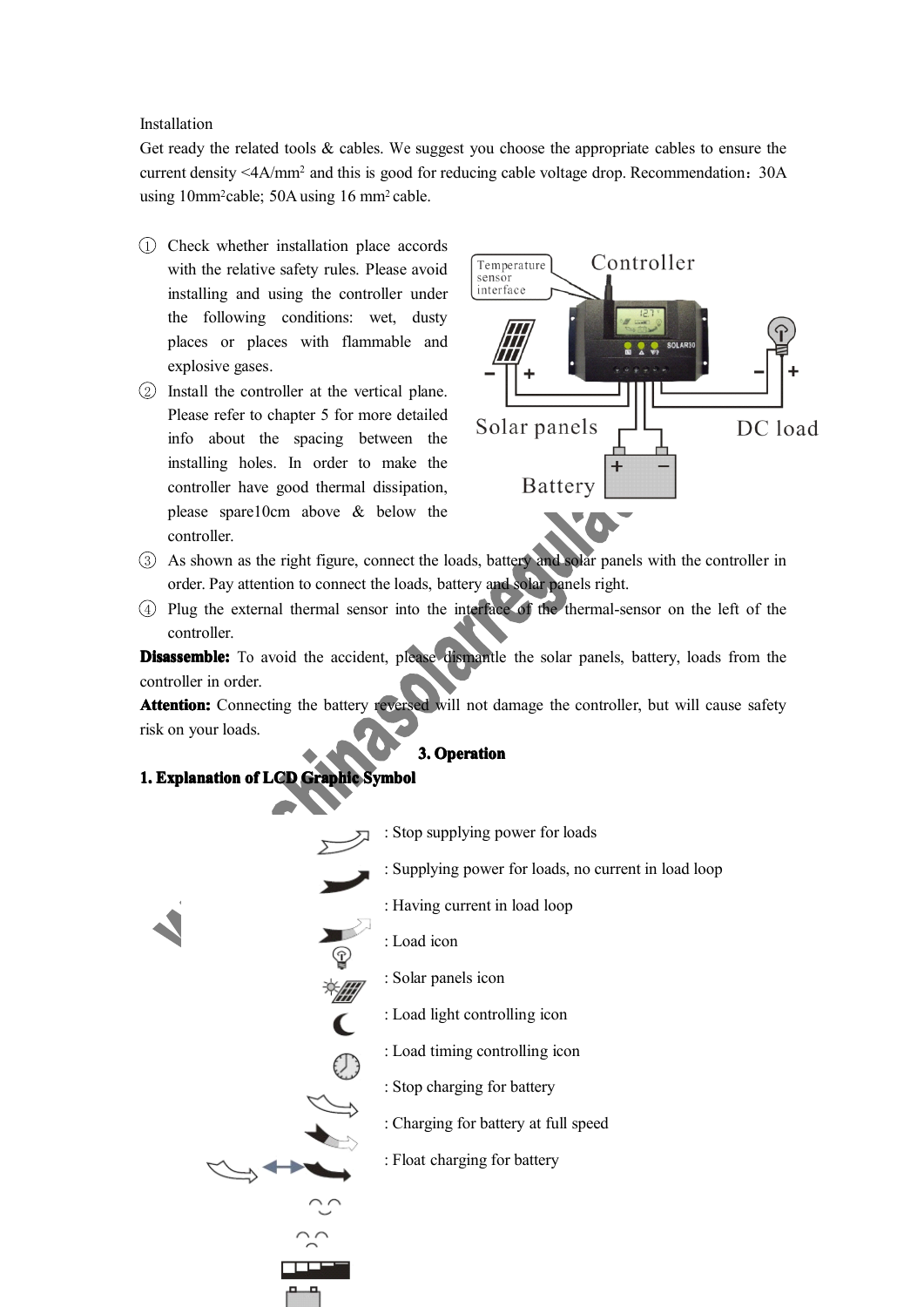- : Normal working state of system
- : Abnormal working state of system
- : Battery capacity display
- : Battery icon

#### **2. Explanation of button function: function:**



: Interfaces circular toggling button. Use this button can realize the toggling circularly among the interfaces. The circular order is as follows: as shown as figure 1.



: Parameter adjusting'+'+ button. Besides, under parameter review condition, press this button for over 5 seconds, and all the parameters will recover to the ex-work setting state.



: Parameter adjusting'-'button. Besides, at the main interface, this button can turn on or turn off the load.



#### **3. Parameter review and setting: setting:**

After the controller electrifies right, it will enter into the displaying interface of battery voltage.

This interface is the main interface of the controller. Press button  $\Box$  to go through the

interfaces of the following parameters. If the interface can be reset, press button  $\Box$  for

long (>5 seconds, and the number on the interface starts to flicker), then it enters into the setting interface of this parameter.

After finishing setting, press button  $\Box$  for long to exit the setting interface, and the number stops flickering.

#### **3.1 Battery voltage review**

As shown as the right figure, the displaying number is the presen<sup>t</sup> battery voltage.

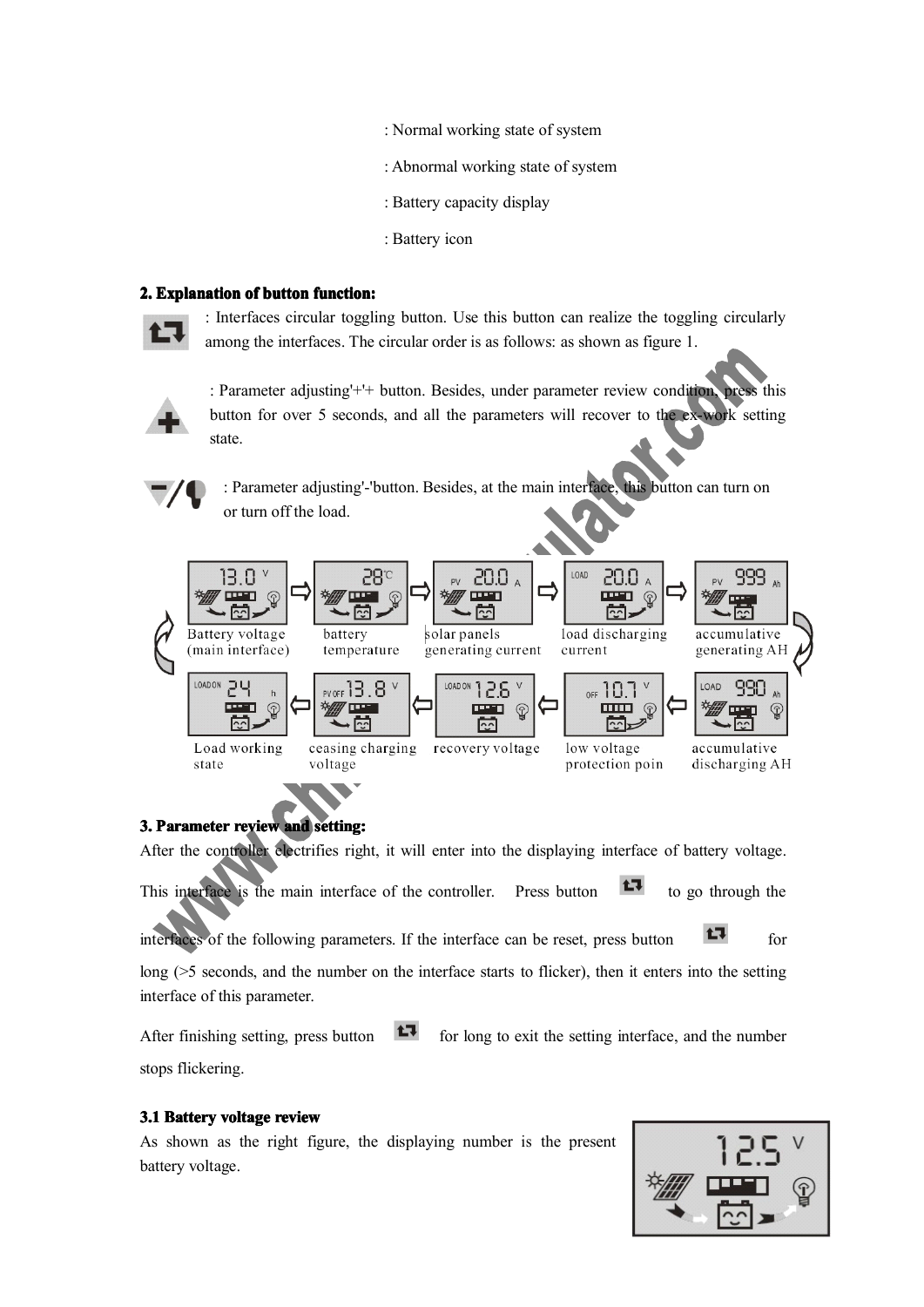This interface is the main interface, and it shows the charging  $\&$  discharging state, battery capacity and battery voltage.

#### **3.2 Load ON/OFF controlling controlling**



clear accumulative generating AH.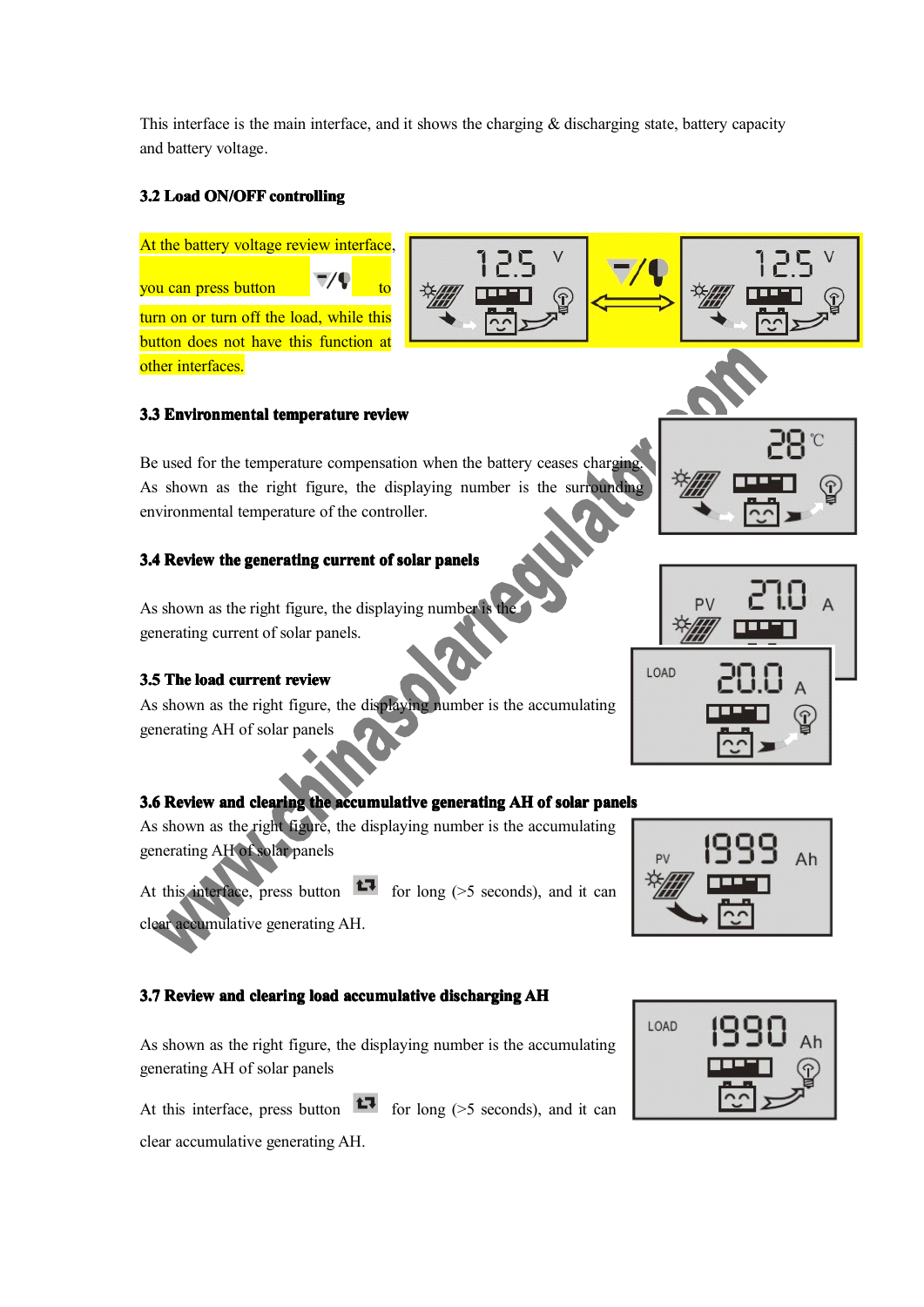#### **3.8** Review and setting low voltage protection function

As shown as the right figure, the displaying number is the protection voltage. And if the battery voltage is lower than this voltage, the controller will disconnect the load loop to preven<sup>t</sup> the battery from over-discharging.

At this interface, press button  $\Box$  for long (>5 seconds), the number

starts to flicker, and it means the controller enters into the interface of setting the protection

voltage. Use button  $\nabla/\nabla$  to adjust this parameter.

After finishing setting, press button  $f(x)$  for long (>5 seconds) to exit this interface and the controller can store this setting number.

#### 3.9 Review and setting recovering voltage for low voltage condition

As shown as the right figure, the displaying number is the recovery number. After the controller enters into low voltage protection state, and when the battery voltage recovers to be higher than the recovering voltage, then the controller will reconnect the load loop automatically.

At this interface, press button  $\mathbf{t}$  for long (>5 seconds), the number

starts to flicker, and it means the controller enters into the interface of setting the recovery voltage.

Use button  $\nabla$   $\blacklozenge$  to adjust this parameter. After finishing setting, press

button  $f(x)$  for long (>5 seconds) to exit this interface and the controller can store this setting number.

#### **3.10 Review** and setting the voltage of ceasing charging

As shown as the right figure, the displaying number is the voltage of ceasing charging. When the battery voltage reaches up to this voltage, the controller will disconnect the charging loop to preven<sup>t</sup> the battery from over charging. After the battery voltage drops, the controller will reconnect the charging loop.

At this interface, press button  $\mathbf{C}$  for long (>5 seconds), the number starts to flicker and it means the controller enters into the interface of setting the voltage of ceasing charging. Use button

 $\nabla/\nabla$  to adjust this parameter.

After finishing setting, press button  $\mathbf{L}$  for long (>5 seconds) to exit this interface and the controller can store this setting number.

#### **3.11 Review and setting the load mode**

As shown as the right figure, it is the reviewing surface of the load mode. Different numbers represen<sup>t</sup> different load mode.



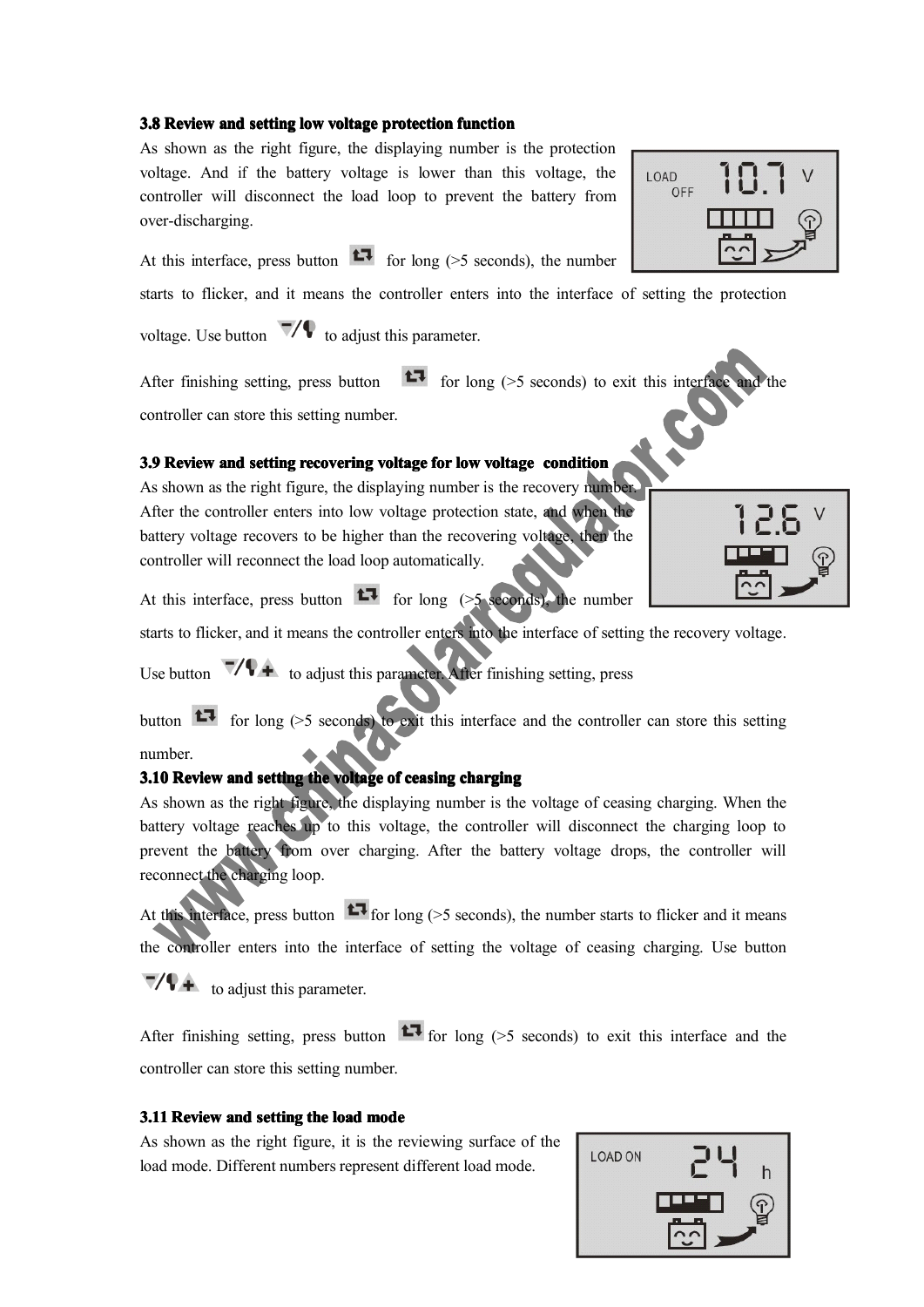24h — indicating normal mode, loads are under the condition of supplying power without breakdown;

1h~23h — indicating delayed mode of light control, loads start to supply power after dark and shun down after working for the delayed setting hours

 $0h$  — indicating light control, loads start to supply power after dark and stop working after dawn.

At this interface, press button  $\Box$  for long (>5 seconds), the number starts to flicker, and it

means the controller enters into the interface of setting the load modes. Use button  $\sqrt{4}$  to

adjust this parameter. After finishing setting, press button  $f(x)$  for long (>5 seconds) to exit this interface and the controller can store this setting number. interface and the controller can store this setting number.

# **Breakdown & disposal**

#### **Low voltage protection** & disposal:

If the screen shows as the right figure, it means the battery voltage is lower than the protection voltage. The controller enters into the low voltage protection state and the load loop disconnects. Use the solar panels or charger to charge for the battery. When battery voltage recovers to the protection voltage, the controller will recover to supply power for load, and enter into the working state.

## **Overloading protection & disposal:**

If the screen shows as the right figure, and the light flickers. means the current of the load loop is 1.2 times of the rated current within 3 seconds, and the controller is at overloading state. After removing some loads, the controller will supply power to the loads

automatically within seconds, or you can press button  $\nabla/\nabla$  to recover the power supply compulsively.

#### **Short-circuit protection & disposal:**

If the screen shows as the right figure, and the light flickers, it means there happens short-circuit in the load loop, and the controller is at short-circuit protection state. Please check whether the loads are damaged and whether the connecting cables are short-circuit.

After eliminating the breakdown, press button  $\nabla/\psi$  to recover the power supply for the loads.